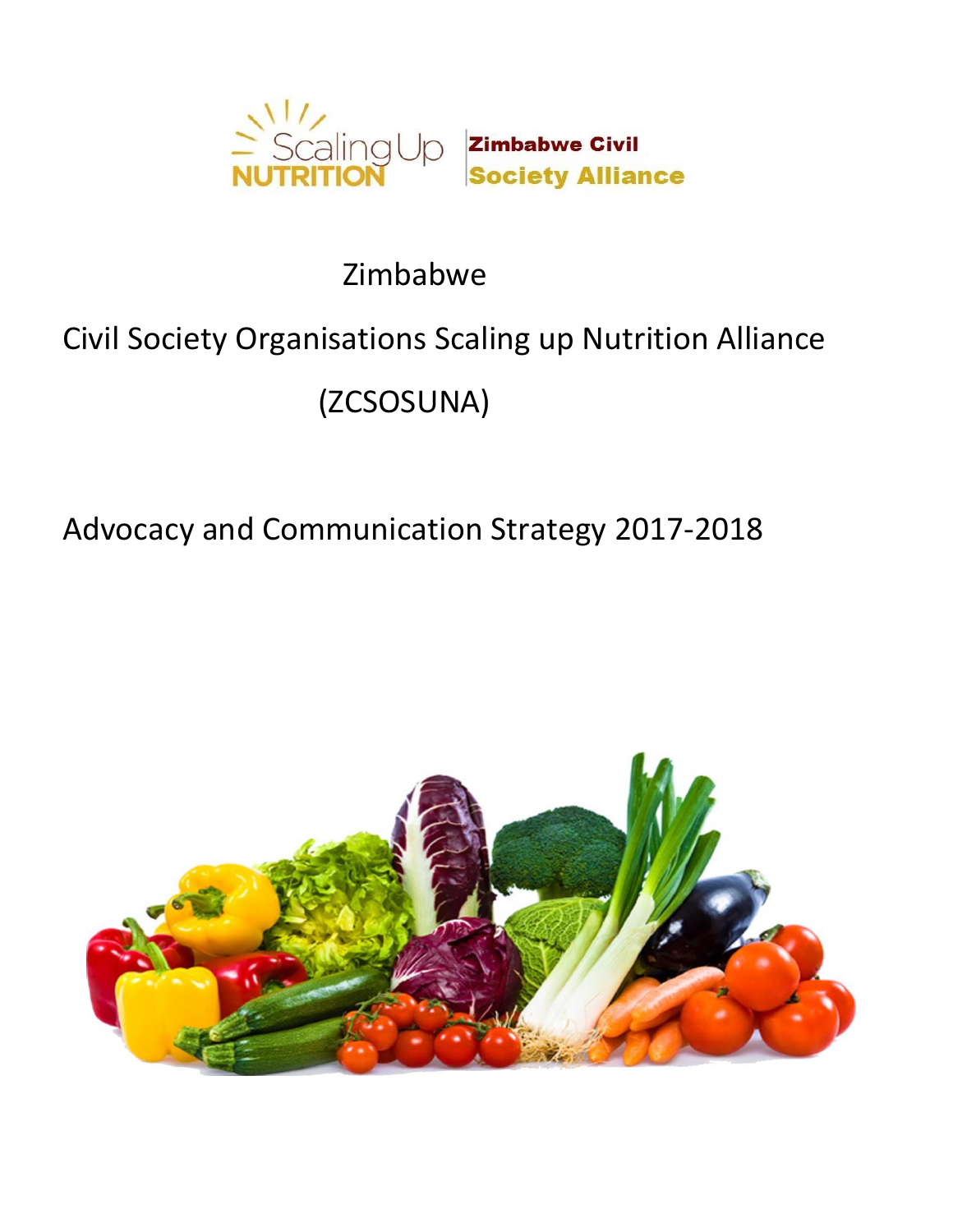#### Acknowledgements

The development of the Zimbabwe Civil Society Organisations Scaling up Nutrition Alliance (ZCSOSUNA) advocacy and communication strategy for 2017 to 2018 was accomplished through the efforts of many professional and organisations. The secretariat would like to acknowledge the contribution of the executive members of the national steering committee (Tendai Gunda- Chairperson, Regis Matimati – ViceChairperson and Fiona Mwashita –Treasurer) for their support to the development of this strategy.

We would like to thank participants to the 17<sup>th</sup> of February 2017, Advocacy and Communication Strategy Development meeting for their valuable inputs to the Advocacy and Communication Strategy. We would also want to thank all steering committee members for their concerted efforts in making this strategy a success.

Special mention goes to Save the Children for its financial and technical support throughout the process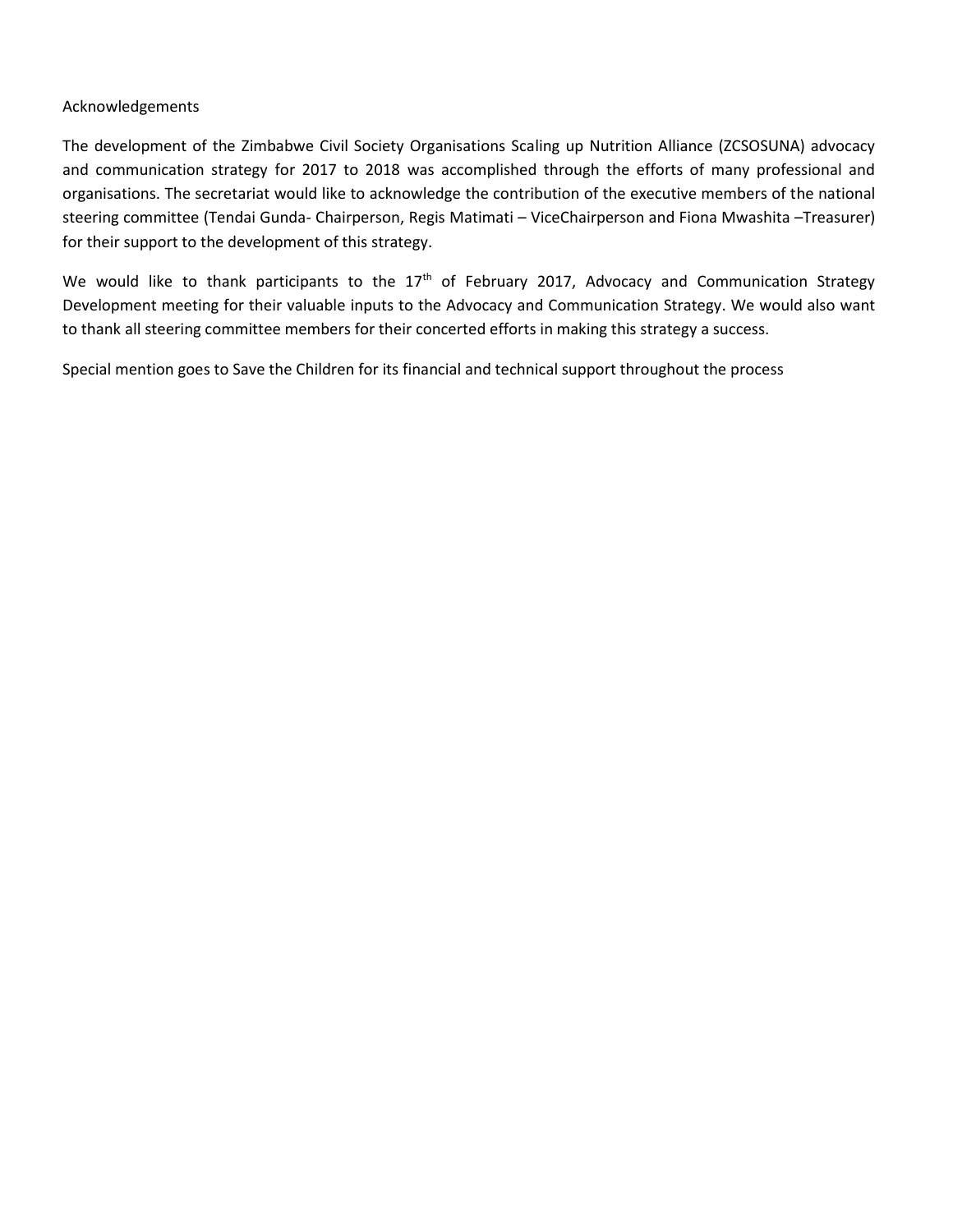#### **Background**

On the 17<sup>th</sup> of February 2017, ZCSOSUNA convened an Advocacy and Communication Strategy development meeting with some of its members who are based in Harare region. The meeting was financially and technically supported by Save the Children and its main objective was to develop a two year advocacy and communication strategy as well as indicators to measure success of all advocacy and communication activities of the alliance. Social mobilisation, advocacy and communications is a growing priority for Scaling Up Nutrition movement countries and increasingly seen as an integral part of nutrition programming. Hence the need for the alliance to have a guiding tool to its advocacy and communication efforts.

The Scaling Up Nutrition (SUN) Movement is a renewed effort to eliminate all forms of malnutrition, based on the principle that everyone has a right to food and good nutrition. The Movement is unique by bringing different groups of people together-governments, civil society, the United Nations, donors, business and scientists-in a collective action to improve nutrition. It is not a fund, an institution or an agency, rather the movement is strengthening political commitments and accountability for those commitments. It is transforming the way in which people work together by empowering people to put in place effective systems and to increase investments. The SUN movement is working to achieve sustainable and equitable reductions in malnutrition and nutrition justice for all. A key strength of the SUN Movement's efforts to date has been its ability to inspire 58 country level movements that are making nutrition a political priority through social mobilisation, advocacy and communication efforts. This Community seeks to support SUN Countries in their efforts to sustain political commitment through strategic advocacy and communication efforts that will resonate with all sectors of society, support implementation and inspire reflection and continuous improvement.

The SUN movement was launched in September 2010. It was jointly created by individuals from a range of governments, agencies and groups, who were concerned that rates of malnutrition in some countries were not decreasing despite economic growth. Zimbabwe joined the movement in 2011; leading to the formation of the Zimbabwe Civil Society Organisations Scaling Up of Nutrition Alliance (ZCSOSUNA) in July 2013 with the aim of providing a platform for CSOs in Zimbabwe to contribute to the global Scaling Up Nutrition (SUN) initiatives. The alliance is made up of several international, regional, national and community based organisations and networks working in various areas including: Nutrition sensitive programs, WASH programs, livelihoods, small-holder farmers, human rights defenders, women's groups, humanitarian aid assistance agencies, advocacy and research entities, consumer groups and many others.

The role as the Zimbabwe Civil Society Organisations Scaling Up Nutrition Alliance in scaling up nutrition is to raise awareness, increase the profile of nutrition issues and pressure government in good nutrition governance. To achieve this, the alliance mobilises, coordinates and builds capacity of Civil Society Organisations implementing both nutrition specific and sensitive interventions in the country. ZCSOSUNA influences national efforts though constructive dialogue, advocacy with stakeholders including the government, donors and the private sector thereby contributing to improved leadership and accountability towards the Zimbabwean SUN network.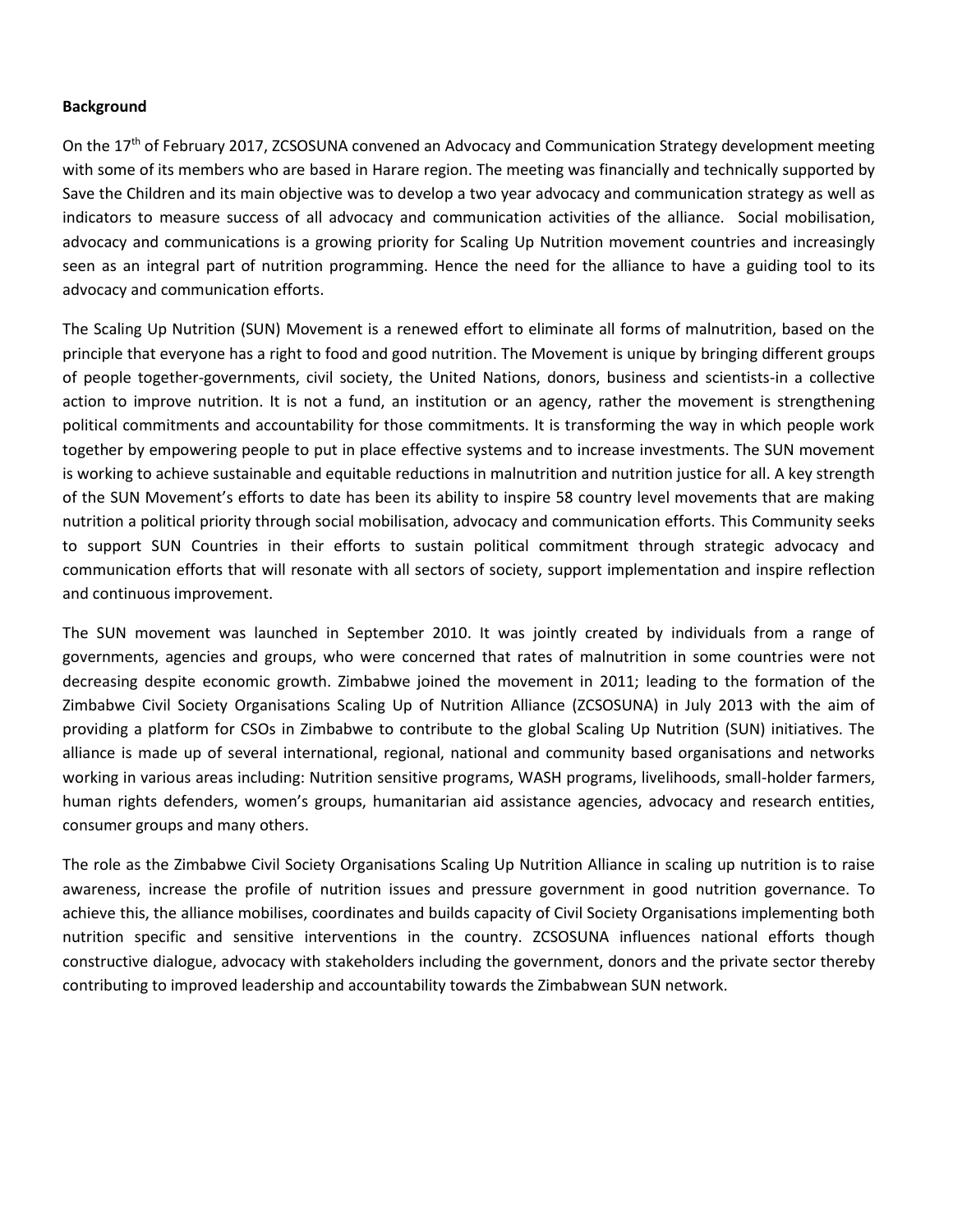#### **Foreword**

Malnutrition is one of the most serious health problems affecting infants, children, and women of reproductive age in Zimbabwe. Child malnutrition is widespread and is limiting the future success of millions of children and their nations in third world countries. Globally under nutrition is estimated to cause 3.1 million child deaths annually or 45% of all child deaths. Stunting is a major health problem worldwide, affecting approximately 178 million children under the age of five with Asia and Africa worst affected. In Africa particularly sub Saharan Africa where its estimated that 40% of children are stunted. While the etiology of stunting is complex, inadequate nutrition and infections are among factors to play major roles in reducing children's height for age.

The Zimbabwe National Nutrition Strategy, 2014-2018 states that the human and economic consequences of the current micronutrient deficiencies in the country's populace are a grave. About 7 700 children and mothers are dying every year due to micronutrient deficiency (iron, vitamin A, zinc and folic acid). Cognitive growth losses in children will debilitate about 900 000 of the current population of under fives resulting in future productivity deficits equivalent to USD 16 million in Gross Domestic Product. Micronutrient deficiencies are also contributing to higher morbidity that is preventable for instance about 3.5 million more cases of diarrhoea, acute respiratory infections, low birth weight and birth defects which are estimated to cost the health system and families an additional USD4 million per annum. The Multiple Indicator Cluster Survey of 2014 results indicated that in children 6-59 months, Vitamin A deficiency rate is 21%, Iron deficiency is at 72% and rate of anaemia is 32%. 26% of pregnant women are anaemic and 54% have iron deficiency. Though there has been a decline in stunting rates from 33% in 2010 to 26.6% in 2015-16 according to the Global Nutrition Report, the rates remain higher than the global acceptable rate of 20%.

Zimbabwe is a signatory to a number of regional and international conventions. At the regional level, Zimbabwe signed to the Abuja Declaration; the Malambo Declaration and the SADC Food and Nutrition Security Framework among many others. At an interventional level, Zimbabwe is a signatory to the Sustainable Development Goals (2015), Scaling Up Nutrition (SUN) Framework (2011), World Health Alliance Commitments and the Zero Hunger Challenge; Maternity Protection (Convention 183), and the Fifty-fifth World Health Assembly resolution on the Global Strategy on Infant and Young Child Feeding (GSIYCF) (2002).

Most of these commitments have been domesticated into the National Constitution; the Food and Nutrition Security Policy with its implementation strategy; the Zimbabwe Accelerated Sustainable Socio-Economic Transformation (ZIMASSET); and other sectoral policies in health, agriculture, education and social protection.

During the N4G conference in London in June 2013, Zimbabwe made a number of commitments towards addressing malnutrition in Zimbabwe. Below are some of the commitments:

- 1. Ensuring scaling up of food and nutrition security interventions as defined in the SUN framework, with a focus on 1000 days of life and maternal nutrition, with a national coverage of >80%, by 2020
- 2. Committing to reducing stunting at least by 40% by 2025 and maintaining low acute malnutrition status (<3%)

Despite the government of Zimbabwe committing to ending malnutrition in all its forms, malnutrition rates remain high. It is therefore imperative to scale up all efforts aimed at aimed at eradicating all forms of malnutrition in Zimbabwe. ZCSOSUNA advocacy and communication strategy will contribute to that by holding the government accountable for commitments made to nutrition. In addition it will increase and maintain political commitment to scaling up nutrition in the country as well as engage citizens of Zimbabwe in the fight against malnutrition.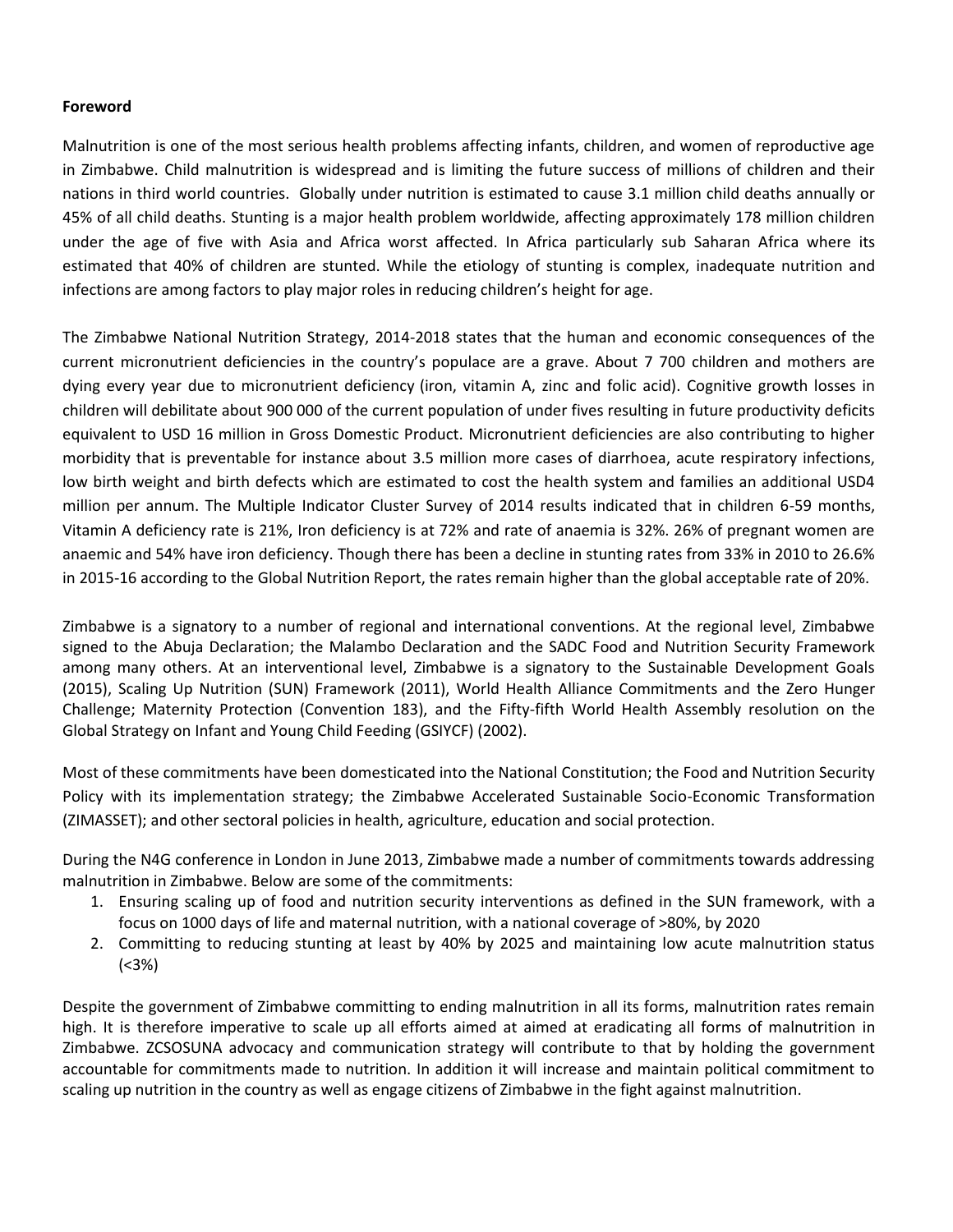#### **Development process**

Alliance members who participated during the development process of this advocacy and communication strategy were drawn from various sectors. The overall strategic goal of the strategy is to Accelerate progress in eliminating malnutrition in all its forms by raising awareness, strengthening support and action, increasing citizen engagement and political commitment and creating enabling environments that support scaling up of nutrition interventions. The strategy was developed to address challenges in four key issues listed below

Advocacy and communication priority areas

- 1. To secure and maintain high level political commitment that translates into tangible action
- 2. To create awareness of and maintain national interest in and commitment to improving and supporting nutrition programmes in the country
- 3. To strengthen the policy and legal frameworks as a way of effectively supporting scaling up of nutrition interventions in Zimbabwe
- 4. Establish and maintain nutrition issues high on the country's agenda

The strategy development process included identifying SMART objectives to address challenges in scaling up nutrition under each priority area, action to be taken, strategy to use in taking the action, key influencers, target groups as well as indicators to measure success. The successful implementation of this strategy will require full participation and involvement of parliamentarians, political party members, members from the print and electronic media, members of government departments, private sector, residents of Zimbabwe and CSOs.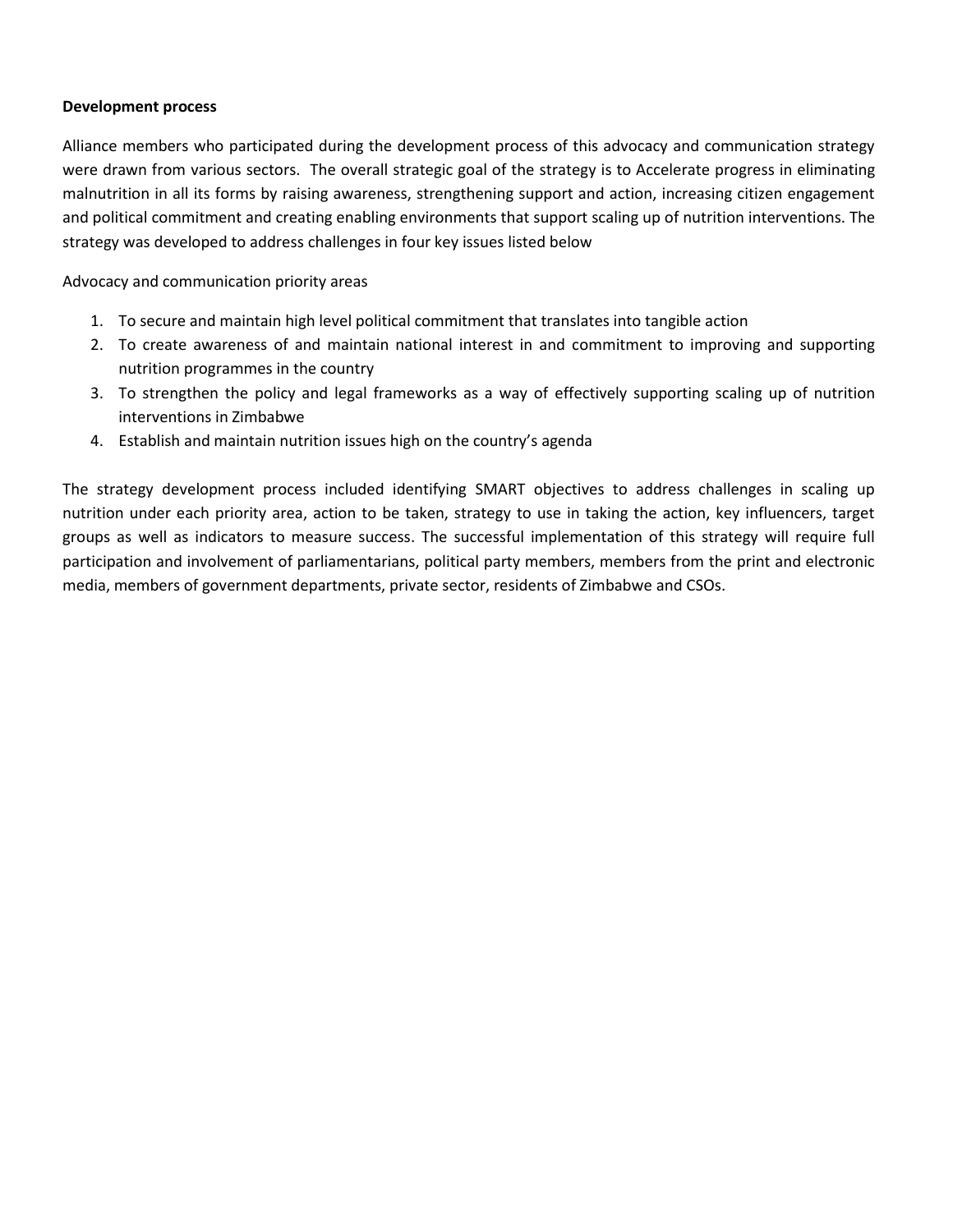#### **Zimbabwe Civil Society Advocacy and Communication Strategy- 2017 to 2018**

#### **Overall Goal**

To accelerate progress in eliminating malnutrition in all its forms by raising awareness, strengthening support and action, increasing citizen engagement and political commitment and creating enabling environments that support scaling up of nutrition interventions in Zimbabwe.

#### **Strategic approach**

This strategy focuses to build support for an enabling environment for nutrition targeting of media, politicians, parliamentarians and other key influential people in Zimbabwe. The communications component of the strategy will mainly focus on raising and increasing awareness on nutrition. There is limited awareness and understanding of the importance of reducing malnutrition among the public and the government, hence nutrition is not a priority issue on the nation's agenda.

#### **Advocacy and communication priority areas**

#### **1. To secure and maintain high level political commitment that translates into tangible action**

|                                                                                                                                  | 1.1 Advocacy objective: By the end of 2018, there will be an increase in political commitment to nutrition among the main political parties in |
|----------------------------------------------------------------------------------------------------------------------------------|------------------------------------------------------------------------------------------------------------------------------------------------|
| Zimbabwe.                                                                                                                        |                                                                                                                                                |
|                                                                                                                                  |                                                                                                                                                |
| Activities                                                                                                                       | <b>Activity materials</b>                                                                                                                      |
| Develop an orientation guide for politicians                                                                                     | Orientation guide                                                                                                                              |
| Conduct a one day orientation workshop with main political parties in                                                            | Power point presentations                                                                                                                      |
| Zimbabwe                                                                                                                         | Policy briefs                                                                                                                                  |
| Hold an engagement meeting with politicians who sit in the food and                                                              |                                                                                                                                                |
| nutrition security cluster (ZimAsset)                                                                                            |                                                                                                                                                |
| Disseminate findings from the 2017 National budget analysis                                                                      |                                                                                                                                                |
|                                                                                                                                  |                                                                                                                                                |
|                                                                                                                                  |                                                                                                                                                |
| Desired change                                                                                                                   |                                                                                                                                                |
| Political parties show their commitment to ending malnutrition in all its forms in their political manifesto and party documents |                                                                                                                                                |
| Politicians prioritise nutrition and influence increased allocation of resources to nutrition                                    |                                                                                                                                                |
| Target audience                                                                                                                  |                                                                                                                                                |
|                                                                                                                                  |                                                                                                                                                |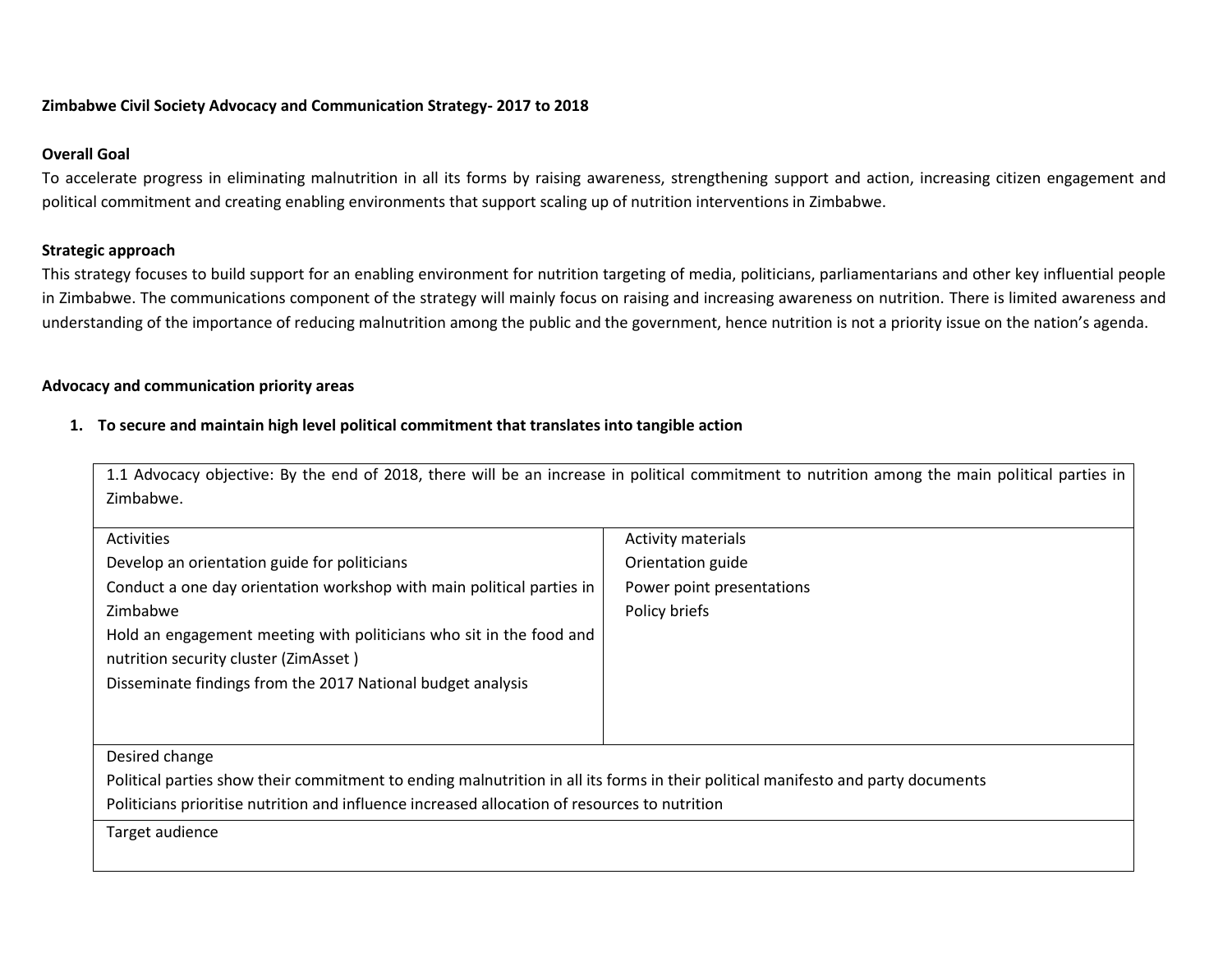### **2. To create awareness of and maintain national interest in and commitment to improving and supporting nutrition programmes in the country**

| 2.1 By the end of 2017, there will be increased financial resource allocation nutrition, and separate budget lines set within the Zimbabwe national |                                                                                                                                              |  |  |  |  |
|-----------------------------------------------------------------------------------------------------------------------------------------------------|----------------------------------------------------------------------------------------------------------------------------------------------|--|--|--|--|
| budget specifically for nutrition interventions.                                                                                                    |                                                                                                                                              |  |  |  |  |
| Activity                                                                                                                                            | <b>Activity materials</b>                                                                                                                    |  |  |  |  |
| Conduct a 2017 national budget analysis                                                                                                             | Information kits including technical and policy briefs                                                                                       |  |  |  |  |
| Develop a budget analysis policy brief                                                                                                              |                                                                                                                                              |  |  |  |  |
| Hold a meeting with the minister of finance and economic                                                                                            |                                                                                                                                              |  |  |  |  |
| development- present budget analysis policy brief                                                                                                   |                                                                                                                                              |  |  |  |  |
| Hold meetings with parliamentary portfolio committee on either                                                                                      |                                                                                                                                              |  |  |  |  |
| SDGs/Agriculture and health -present budget analysis policy brief                                                                                   |                                                                                                                                              |  |  |  |  |
|                                                                                                                                                     |                                                                                                                                              |  |  |  |  |
|                                                                                                                                                     |                                                                                                                                              |  |  |  |  |
| Desired change                                                                                                                                      |                                                                                                                                              |  |  |  |  |
| Budget lines set aside for nutrition in the national budget                                                                                         |                                                                                                                                              |  |  |  |  |
| Increased financial resources allocation to nutrition                                                                                               |                                                                                                                                              |  |  |  |  |
|                                                                                                                                                     |                                                                                                                                              |  |  |  |  |
| Target audience                                                                                                                                     |                                                                                                                                              |  |  |  |  |
| Minister of Finance and Economic Development                                                                                                        |                                                                                                                                              |  |  |  |  |
| Media                                                                                                                                               |                                                                                                                                              |  |  |  |  |
|                                                                                                                                                     | 2.2 By the end of 2017, there will be an increase in the number and consistency of quality nutrition issues from media houses both print and |  |  |  |  |
| electronic.                                                                                                                                         |                                                                                                                                              |  |  |  |  |
| Activity                                                                                                                                            | <b>Activity materials</b>                                                                                                                    |  |  |  |  |
| Hold workshop with journalists from both the print and electronic                                                                                   | Media training module                                                                                                                        |  |  |  |  |
| media                                                                                                                                               | Media kit thematic brief, fact sheets, case studies)                                                                                         |  |  |  |  |
| Award best journalists reporting on quality nutrition information                                                                                   | Advocacy videos                                                                                                                              |  |  |  |  |
| Provide media houses with media kits                                                                                                                |                                                                                                                                              |  |  |  |  |
| Desired change                                                                                                                                      |                                                                                                                                              |  |  |  |  |
| Media houses consistently reporting on nutrition issues                                                                                             |                                                                                                                                              |  |  |  |  |
| Target audience                                                                                                                                     |                                                                                                                                              |  |  |  |  |
| Media                                                                                                                                               |                                                                                                                                              |  |  |  |  |
| 2.3 By the end of 2017, the government of Zimbabwe will show notable efforts in honouring all commitments it made to nutrition.                     |                                                                                                                                              |  |  |  |  |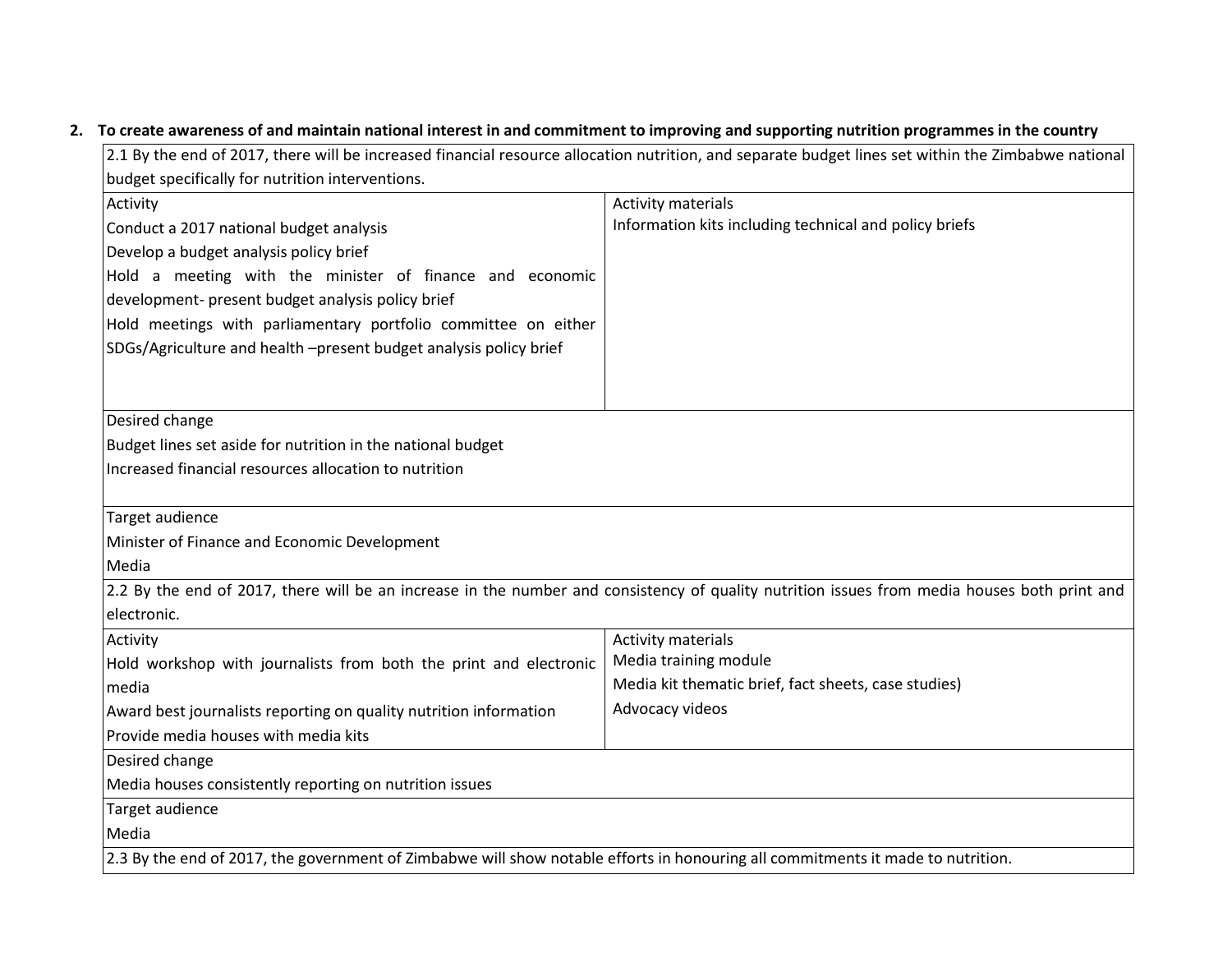| Activity<br>Develop a commitment tracker of all commitments made by the<br>government to nutrition<br>Track progress on commitments made and hold respective ministries<br>accountable<br>Write position papers, briefs, press releases<br>Advocacy meetings | Activity materials<br>Position papers<br>policy briefs<br>press releases |  |  |  |
|--------------------------------------------------------------------------------------------------------------------------------------------------------------------------------------------------------------------------------------------------------------|--------------------------------------------------------------------------|--|--|--|
| Desired change                                                                                                                                                                                                                                               |                                                                          |  |  |  |
| The government of Zimbabwe honours all commitments it made to Nutrition                                                                                                                                                                                      |                                                                          |  |  |  |
| Target audience                                                                                                                                                                                                                                              |                                                                          |  |  |  |
| Policy makers                                                                                                                                                                                                                                                |                                                                          |  |  |  |
| Media                                                                                                                                                                                                                                                        |                                                                          |  |  |  |

### **3. To strengthen the policy and legal frameworks as a way of effectively supporting scaling up of nutrition interventions in Zimbabwe**

| 3.1 Advocacy objective: By the end of 2018, policies and legal frameworks are supportive of scaling up nutrition interventions.<br>Activities<br>Conduct a Code of marketing and sale of breast milk substitutes<br>monitoring exercise and share findings with government ministries<br>and policy makers                                                                                            | <b>Activity materials</b><br>Position papers<br>policy briefs<br>press releases |
|-------------------------------------------------------------------------------------------------------------------------------------------------------------------------------------------------------------------------------------------------------------------------------------------------------------------------------------------------------------------------------------------------------|---------------------------------------------------------------------------------|
| Advocacy campaigns to raise awareness of food fortification of flour,<br>sugar, cooking oil and maize meal<br>Support inspectors in collecting food samples for analysis to check if<br>industries are complying to food fortification regulations<br>Conduct an assessment of breastfeeding at workplaces-share findings<br>with policy makers<br>Analyse the IYCF policy and develop a policy brief |                                                                                 |
| Desired change<br>Policy and legal policies protect, promote and support breastfeeding in Zimbabwe.                                                                                                                                                                                                                                                                                                   |                                                                                 |

Zimbabweans make the right choices in selecting fortified food vehicles and industries comply to food fortification regulations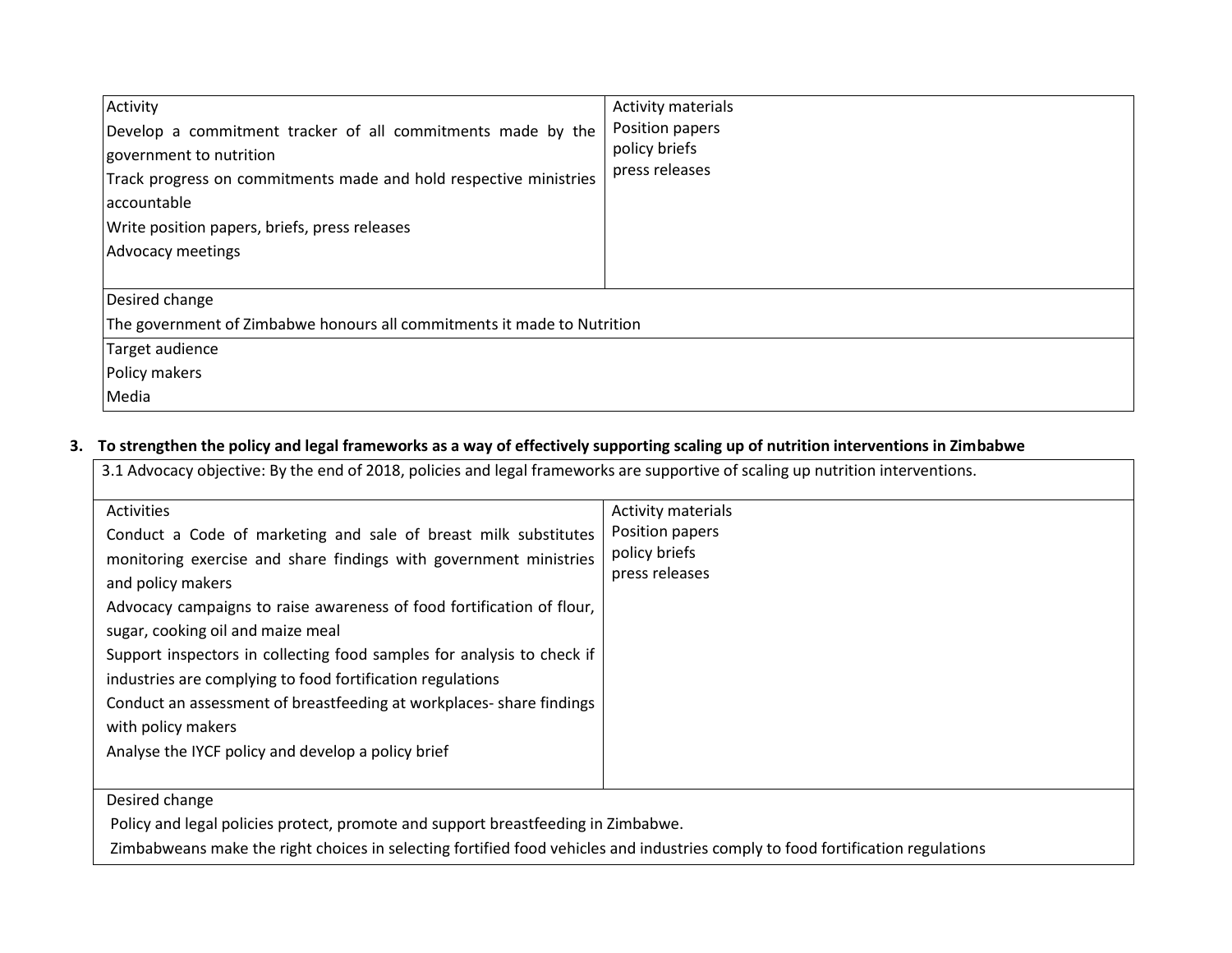| Target audience                   |  |
|-----------------------------------|--|
| Policy markers                    |  |
| Retail shops                      |  |
| Industries                        |  |
| Zimbabwean citizens and residents |  |
|                                   |  |

### **4. Establish and maintain nutrition issues high on the country's agenda**

| 1.1 Advocacy objective: By the end of 2018, nutrition will be one of the main topics on the country's agenda |                     |  |  |  |  |
|--------------------------------------------------------------------------------------------------------------|---------------------|--|--|--|--|
| Activities                                                                                                   | Activity materials  |  |  |  |  |
| Appoint more nutrition champions                                                                             | Appointment letters |  |  |  |  |
| Advocacy campaigns through sport                                                                             | Visibility material |  |  |  |  |
| Discuss nutrition issues on radio and TV                                                                     | Media kits          |  |  |  |  |
| Organise nutrition press conferences                                                                         |                     |  |  |  |  |
| Journalists report on nutrition issues                                                                       |                     |  |  |  |  |
| Nutrition issues discussed on programs such as mai Chisamba show                                             |                     |  |  |  |  |
| Circulate nutrition information on social media platforms-whatsap,                                           |                     |  |  |  |  |
| facebook and twitter                                                                                         |                     |  |  |  |  |
|                                                                                                              |                     |  |  |  |  |
| Desired change                                                                                               |                     |  |  |  |  |
| Nutrition issues being discussed on country's agenda as a public health concern                              |                     |  |  |  |  |
|                                                                                                              |                     |  |  |  |  |
| Target audience                                                                                              |                     |  |  |  |  |
| Policy makers                                                                                                |                     |  |  |  |  |
| Key influential people with passion for nutrition                                                            |                     |  |  |  |  |
| Media                                                                                                        |                     |  |  |  |  |
| Citizens of Zimbabwe                                                                                         |                     |  |  |  |  |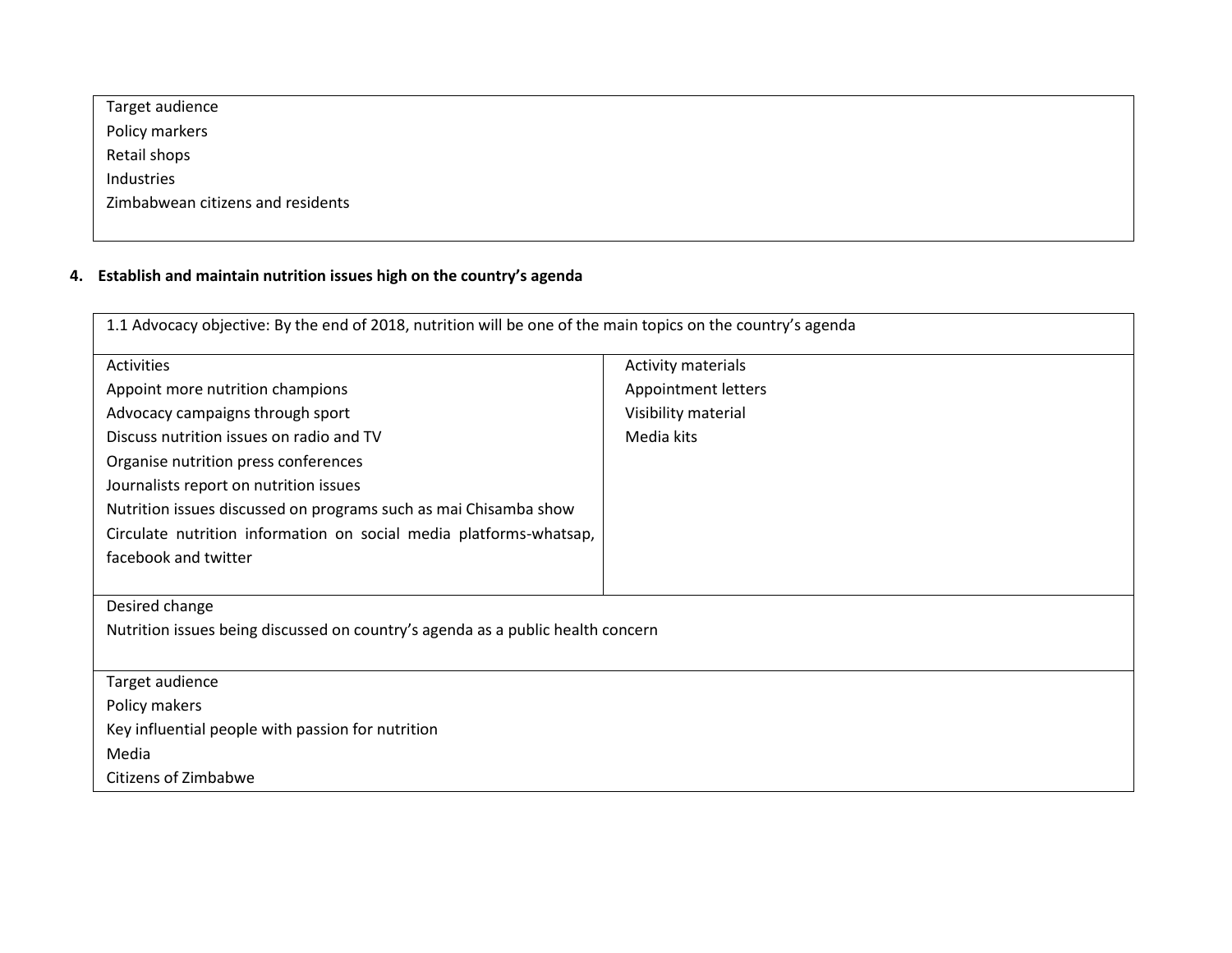### **Implementation plan matrix**

| <b>Target group</b> | <b>Activities</b>                 | <b>Indicators</b>            | <b>Means</b><br>οf | <b>Timeline</b>     | <b>Supporting</b> |
|---------------------|-----------------------------------|------------------------------|--------------------|---------------------|-------------------|
|                     |                                   |                              | verification       |                     | organizations     |
| Media               | Develop media kits                | Number<br>of reports<br>on   | Newspaper          | Workshop-           | MoHCC,<br>private |
|                     | Hold one day workshops<br>with    | nutrition                    | reports            | 24/03/17            | sector            |
|                     | journalists                       | Number of press releases on  | Desk review of     | Other<br>activities |                   |
|                     | Present<br>awards<br>media<br>for | nutrition                    | reports            | are ongoing         |                   |
|                     | practioners                       | Number of media houses       |                    |                     |                   |
|                     | Attend radio and TV talk shows    | reporting on nutrition       |                    |                     |                   |
|                     | Invite media to other advocacy    | of<br>nutrition<br>Frequency |                    |                     |                   |
|                     | activities                        | reports overtime<br>/media   |                    |                     |                   |
|                     | Hold press conferences            | house                        |                    |                     |                   |
|                     |                                   | <b>Number</b><br>of<br>press |                    |                     |                   |
|                     |                                   | conferences held             |                    |                     |                   |
| Parliamentarians    | Advocacy meetings                 | Number<br>of<br>engagement   | Workshop           | Ongoing             | FNC, MoHCC, UN    |
|                     |                                   | held<br>meetings<br>with     | reports            |                     | network           |
|                     |                                   | parliamentarians             | Attendance         |                     |                   |
|                     |                                   | Number of policy<br>briefs   | register           |                     |                   |
|                     |                                   | presented<br>to              | Policy briefs      |                     |                   |
|                     |                                   | parliamentarians             |                    |                     |                   |
|                     |                                   | Number of nutrition issues   |                    |                     |                   |
|                     |                                   | debated/raised in parliament |                    |                     |                   |
|                     |                                   | during sessions              |                    |                     |                   |
|                     |                                   | Number of nutrition related  |                    |                     |                   |
|                     |                                   | policy reviews made          |                    |                     |                   |
| Ministry of Health  | Advocacy meetings                 | Number of engagement         | Attendance         | Ongoing             | FNC, MoHCC, UN    |
| and Child Care and  |                                   | meetings held                | register           |                     | network           |
| Ministry of Finance |                                   | Number of budget cycle       | Workshop           |                     |                   |
| and<br>Economic     |                                   | meetings attended            | reports            |                     |                   |
| development         |                                   |                              |                    |                     |                   |
| Zimbabwean          | Raising<br>through<br>awareness   | of<br>Series<br>videos       | Videos             | On going            | FNC, MoHCC, UN    |